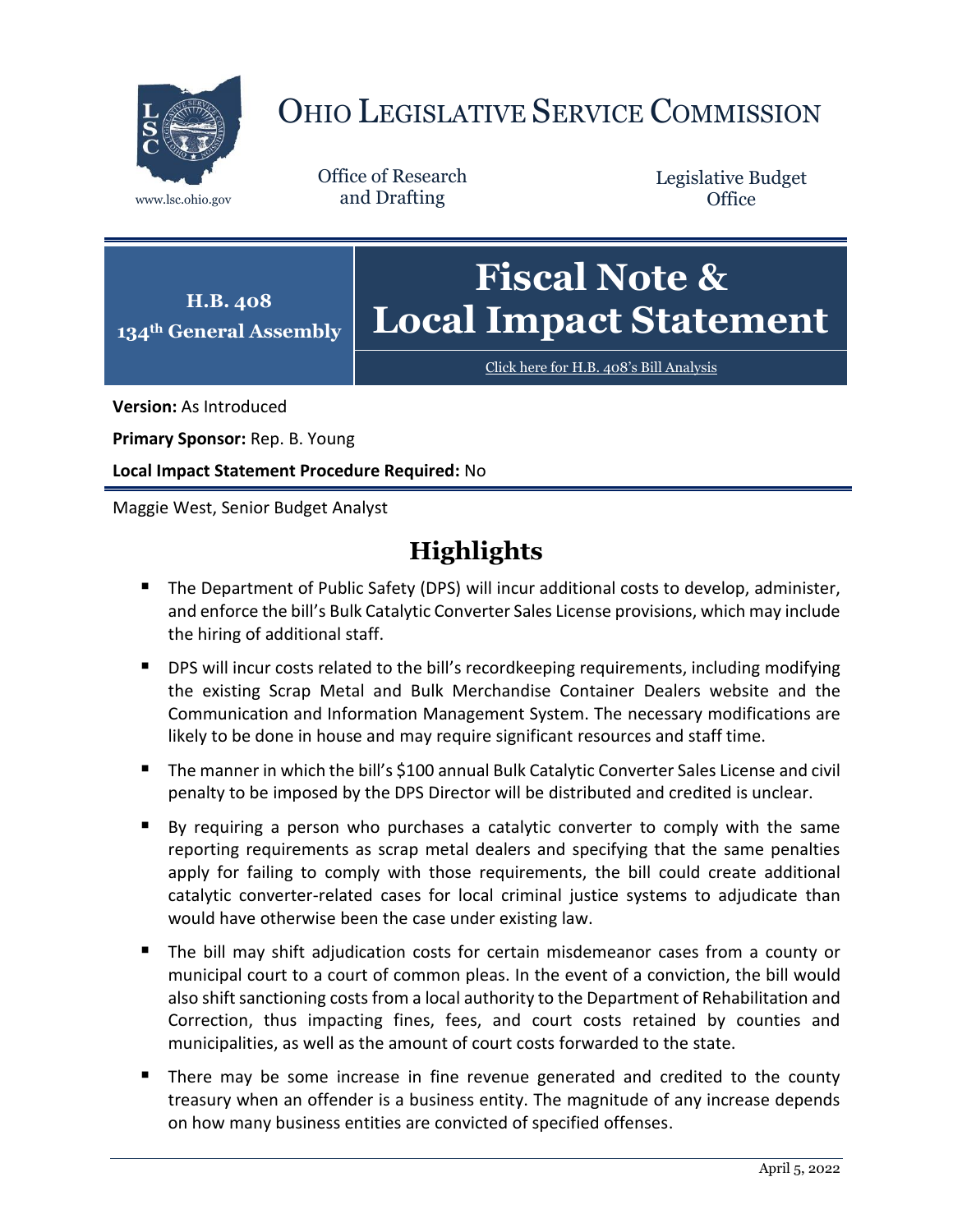# **Detailed Analysis**

The bill: (1) increases oversight overthe sale of catalytic converters to scrap metal dealers, (2) licenses persons engaged in bulk catalytic converter sales, and (3) increases penalties for offenses related to stolen catalytic converters.

### **Bulk Catalytic Converter Sales License**

The Department of Public Safety (DPS), which administers Ohio's scrap metal laws, will incur additional costs to develop, administer, and enforce the Bulk Catalytic Converter Sales Law that would be enacted by the bill. The bill prohibits a person from selling more than one catalytic converter per day unless the person obtains a Bulk Catalytic Converter Sales License to be issued by DPS. According to DPS, additional staff may be needed to process applications, issue licenses, investigate complaints, and conduct violation hearings. While the number of potential applicants for such a license is unknown, the bill does exempt certain individuals<sup>1</sup> from having to obtain a separate Bulk Catalytic Converter Sales License, including the state's nearly 350 scrap metal dealers.

The initial application and annual renewal fee is \$100. The bill permits the DPS Director to adjust both fees as necessary in order to cover the costs of administering the Secondhand Dealer, Scrap Metal Dealer, Bulk Merchandise Container Dealer, and Junk Yard Law. The distribution and crediting of the fee is unclear.

Under the bill, the DPS Director is required to impose upon a person who sells more than one catalytic converter per day without obtaining a Bulk Catalytic Converter Sales License a civil penalty of not more than \$1,000 for a first offense and between \$1,000 and \$5,000 on each subsequent offense. The distribution and crediting of the civil penalty is unclear.

## **Recordkeeping requirements**

The bill places additional recordkeeping and transaction data submission requirements on scrap metal dealers and any person who is not a scrap metal dealer who purchases a catalytic converter, and specifies that the same penalties apply to a person as they do to a scrap metal dealer for violating the bill's requirements. Under current law, a scrap metal dealer who fails to comply with reporting requirements is generally guilty of a first degree misdemeanor, but the penalty may increase to a felony of the fifth or fourth degree depending on the number of specified prior convictions. A court may also suspend the scrap metal dealer's license for a period of 90 days.

By specifying that a person who purchases a catalytic converter and fails to comply with the bill's reporting requirements is subject to the same penalties as a scrap metal dealer (except for the dealer's license suspension since they are not a licensed dealer), it is possible that the bill could result in the creation of additional misdemeanor or felony catalytic converter-related cases for local criminal justice systems to adjudicate than would have been the case under existing law. In the event that any of the cases result in a conviction and the sentence includes a term of

 $1$  Those licensed or registered in Ohio as a scrap metal dealer, bulk merchandise container dealer, junk yard, motor vehicle salvage dealer, salvage motor vehicle auction, salvage motor vehicle pool, or motor vehicle collision repair operator are exempt from the bill's licensing requirement.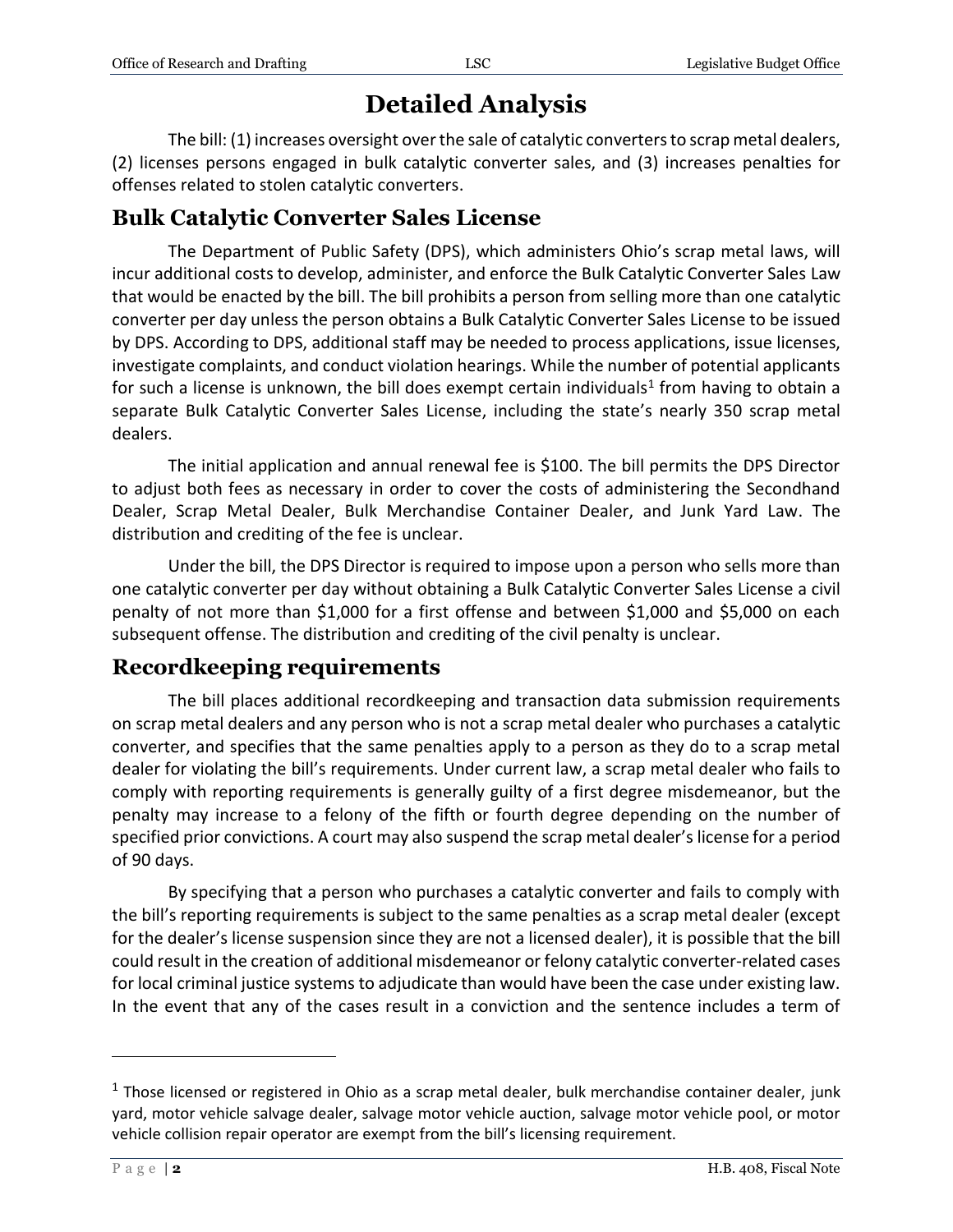incarceration at a local jail or state prison, the local authority which operates the jail or the state prison system would incur additional costs to house each offender. The magnitude of any costs incurred would depend on the number of individuals who are charged, convicted, and subsequently sentenced to a period of incarceration under the bill. (See Table 1 under "**Penalties for offenses involving catalytic converters**" for the sentences and fines generally for felony and misdemeanor offenses.)

The bill also requires that a business entity that violates any of the recordkeeping provisions be fined at least \$10,000 but not more than \$50,000 per violation. Under existing law, the organizational penalty that the court is authorized to impose ranges from up to \$5,000 for a first degree misdemeanor to up to \$10,000 for a fourth degree felony.<sup>2</sup> Thus, under the bill, more organizational fine revenue may be collected than otherwise may have been the case under current law. The magnitude of any increase will depend upon the number of business entities found to be in violation of the bill's recordkeeping requirements. Under current law's general distribution rules, organizational fines would be paid to the treasury of the county within which the court is located.

#### **Department of Public Safety**

The bill's recordkeeping requirements will likely result in one-time costs for DPS to modify its existing Scrap Metal and Bulk Merchandise Container Dealers website and Communication and Information Management System (CIMS) to accommodate transaction data related to the purchase and sale of catalytic converters.<sup>3</sup> Ongoing costs related to CIMS may also occur due to the bill's requirement that DPS create and maintain a do-not-buy-from list of unlicensed bulk catalytic converter sellers that is searchable by law enforcement and other businesses, and update that list within six hours of receiving data. DPS is also required to remove a person from that list after a period of 60 days has elapsed during which they did not make another unlicensed bulk sale. According to DPS, the modifications necessary to comply with the bill's provisions are likely to be done in house and may require significant IT resources and staff time.

## **Penalties for specified offenses involving catalytic converters**

Under existing law, the offenses of theft and receiving stolen property are generally first degree misdemeanors but may elevate up to a first degree felony (theft) or a third degree felony (receiving stolen property) depending on the value of the property involved, and for theft, whether the victim is a member of a protected class. The bill increases the minimum offense level for theft and receiving stolen property from a first degree misdemeanor to a fifth degree felony generally if the property involved is a catalytic converter. Both offenses may elevate to a fourth degree felony if the offender has specified prior convictions. The bill also specifies that a person can be charged with complicity under certain circumstances if they sell a catalytic converter to another person who violates any of the bill's provisions.

<sup>2</sup> R.C. 2929.31.

<sup>&</sup>lt;sup>3</sup> Registered scrap metal dealers currently use the Scrap Metal and Bulk Merchandise Container Dealers website to register their business and upload transactions to DPS, which uses CIMS to access that information.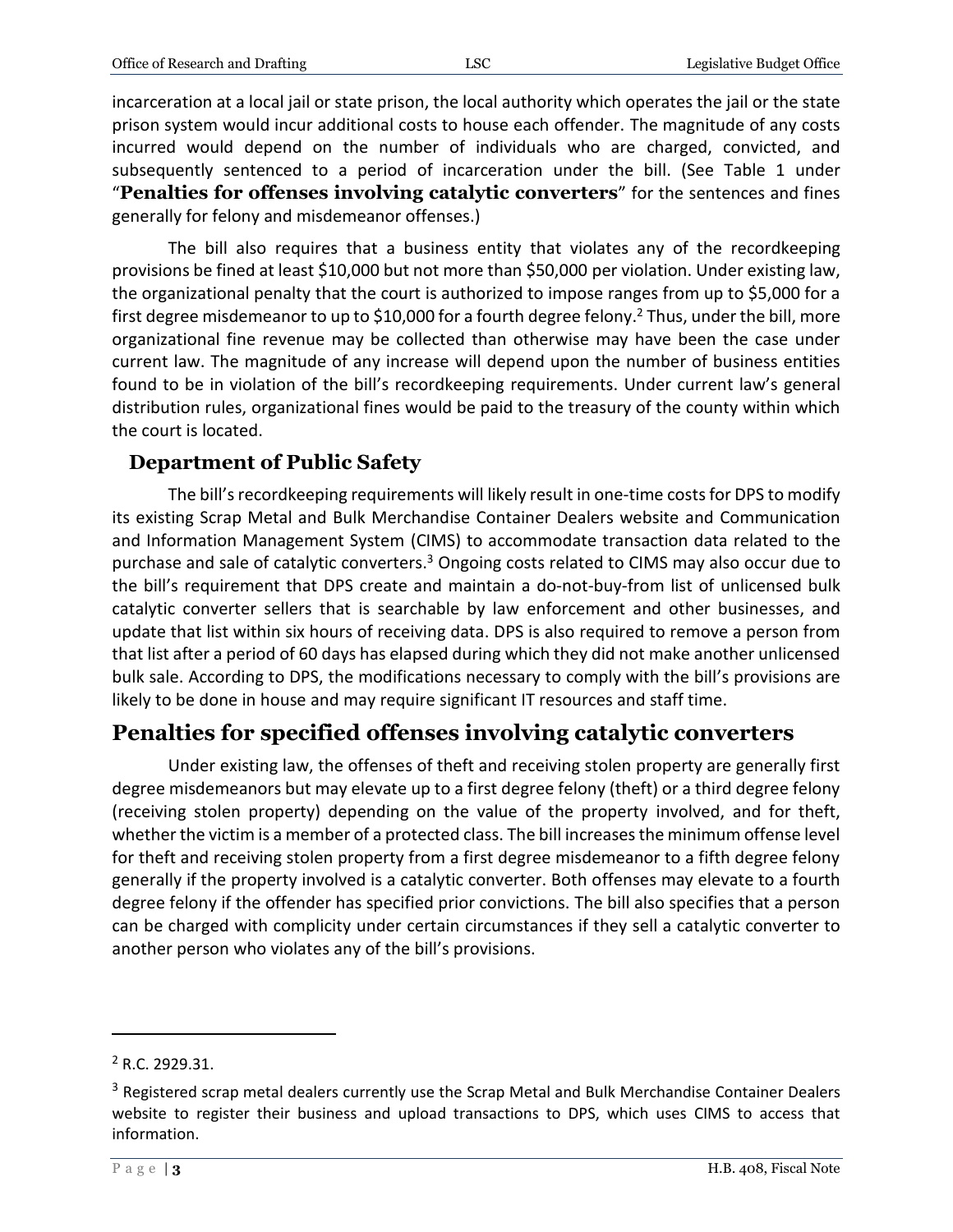As a result of elevating the base charge, there may be some increase in the number of felony charges and subsequent convictions than may have been the case under existing law. If any of these additional convictions result in a term of incarceration there would be a shift in incarceration costs from a locally operated jail to a state prison operated by the Ohio Department of Rehabilitation and Correction (DRC). Any potential savings for local authorities if an offender is not sentenced to a locally operated jail is likely to be minimal at most. Similarly, any additional costs incurred by DRC to house any potential additional offenders is likely to be marginal.<sup>4</sup> Table 1 below lists the sentences and fines for catalytic converter-related offenses generally.

| Table 1. Sentences and Fines for Catalytic Converter-Related Offenses Generally |               |                                                                                  |  |  |
|---------------------------------------------------------------------------------|---------------|----------------------------------------------------------------------------------|--|--|
| <b>Offense Level</b>                                                            | <b>Fine</b>   | <b>Term of Incarceration</b>                                                     |  |  |
| Felony 4 <sup>th</sup> Degree                                                   | Up to \$5,000 | 6, 7, 8, 9, 10, 11, 12, 13, 14, 15, 16, 17, or 18 months<br>definite prison term |  |  |
| Felony 5 <sup>th</sup> degree                                                   | Up to \$2,500 | 6, 7, 8, 9, 10, 11, or 12 months definite prison term                            |  |  |
| Misdemeanor 1 <sup>st</sup> degree                                              | Up to \$1,000 | Jail, not more than 180 days                                                     |  |  |

To the extent that an alleged offense of theft or receiving stolen property when the property involved is a catalytic converter occurs, there may be some shifting of cases and workload from the jurisdiction of a county or municipal court to a court of common pleas, if the charges under existing law would have otherwise been pursued as a misdemeanor instead of a felony. This also means possible changes in the amount of fines, fees, and court costs retained by counties and municipalities, and the amount of court costs forwarded to the state. Table 2 below shows fines, court costs, and fees generally, as well as the recipient of the amount.

| <b>Table 2. Fines, Court Costs, and Fees Generally</b> |                                          |                                                                                                                                                                                                                                                                                     |  |  |
|--------------------------------------------------------|------------------------------------------|-------------------------------------------------------------------------------------------------------------------------------------------------------------------------------------------------------------------------------------------------------------------------------------|--|--|
| <b>Financial Penalty</b><br><b>Component</b>           | <b>Amount Paid by</b><br><b>Violator</b> | <b>Recipient of Amount</b>                                                                                                                                                                                                                                                          |  |  |
| Fine                                                   | Varies by offense                        | Retained by county if violation of state law<br>п<br>Retained by municipality if violation of local ordinance<br>Е<br>Forwarded for deposit into the state Security,<br>■<br>Investigations, and Policing Fund (Fund 8400) if<br>violator is cited by the Ohio State Highway Patrol |  |  |
| Local court costs<br>and fees                          | Varies by local<br>jurisdiction          | Generally retained by the county or municipality                                                                                                                                                                                                                                    |  |  |

<sup>4</sup> Marginal costs are those that increase or decrease directly on a per-person basis with changes in prison population (i.e., clothing, food, medical services, etc.). For FY 2021, DRC's reported marginal daily cost per offender was \$11.04.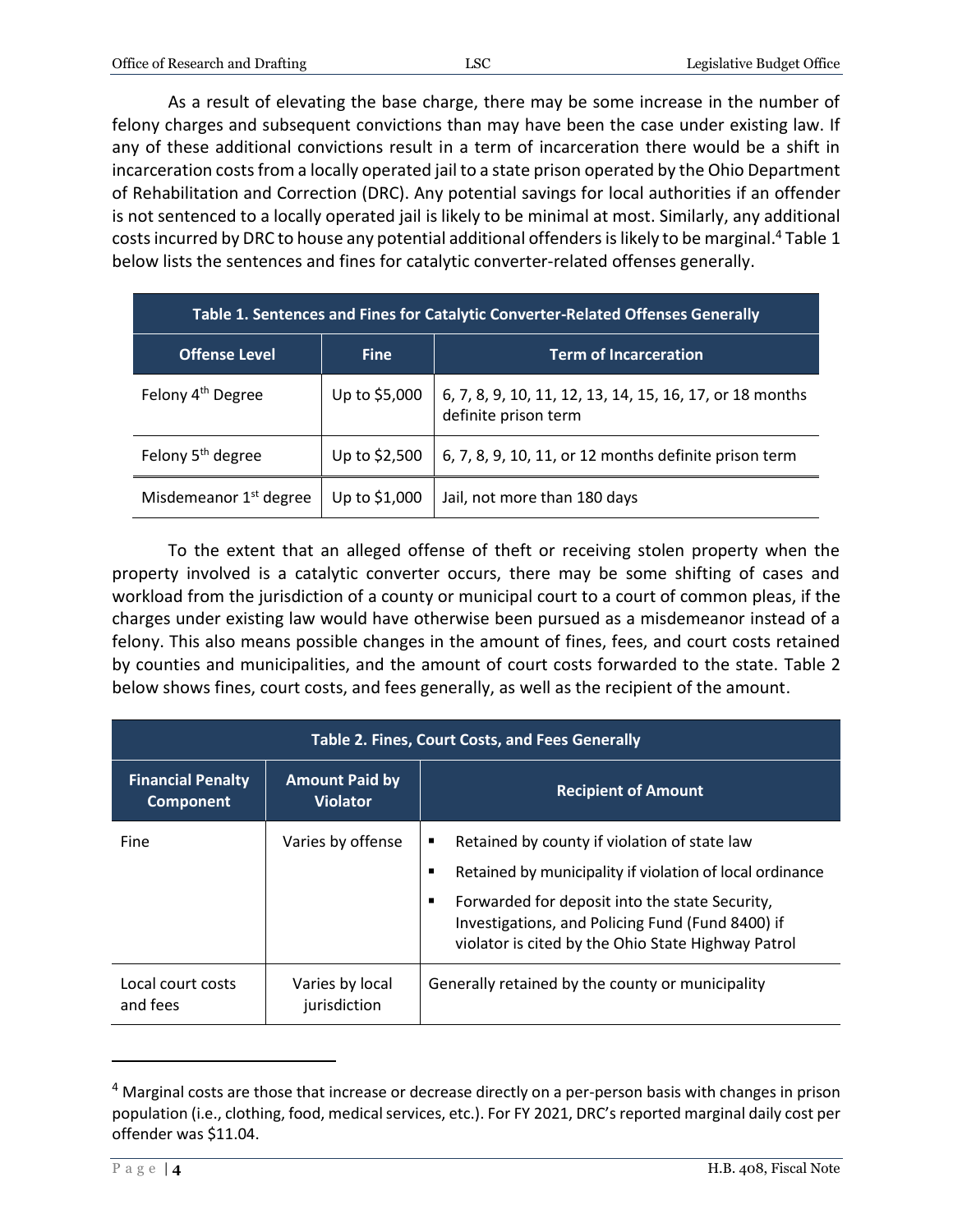| <b>Table 2. Fines, Court Costs, and Fees Generally</b> |                                          |                                                                   |  |  |
|--------------------------------------------------------|------------------------------------------|-------------------------------------------------------------------|--|--|
| <b>Financial Penalty</b><br><b>Component</b>           | <b>Amount Paid by</b><br><b>Violator</b> | <b>Recipient of Amount</b>                                        |  |  |
| State court costs                                      | \$29                                     | <b>Misdemeanor</b>                                                |  |  |
|                                                        |                                          | Deposited in the state treasury as follows:                       |  |  |
|                                                        |                                          | \$20 to the Indigent Defense Support Fund<br>(Fund 5DY0)          |  |  |
|                                                        |                                          | \$9 to the Victims of Crime/Reparations Fund<br>٠<br>(Fund 4020)  |  |  |
|                                                        | \$60                                     | Felony                                                            |  |  |
|                                                        |                                          | Deposited in the state treasury as follows:                       |  |  |
|                                                        |                                          | \$30 to the Indigent Defense Support Fund (Fund 5DY0)             |  |  |
|                                                        |                                          | \$30 to the Victims of Crime/Reparations Fund<br>п<br>(Fund 4020) |  |  |

#### **Enterprise theft of a catalytic converter and enterprise receipt of a stolen catalytic converter**

Under the bill, enterprise theft of a catalytic converter and enterprise receipt of a stolen catalytic converter are offenses in which the offender is a business entity. In cases where a conviction occurs, the business entity is required to pay a fine of not less than \$10,000 and not more than \$50,000 per violation. Under existing law, the organizational penalty that the court is authorized to impose ranges from up to \$7,500 for a fifth degree felony to up to \$10,000 for a fourth degree felony.<sup>5</sup> Thus, under the bill, more organizational fine revenue may be collected than otherwise may have been the case under current law. The magnitude of any increase will depend upon the number of business entities convicted of enterprise theft. Under current law's general distribution rules, organizational fines would be paid to the treasury of the county within which the court is located.

The default organizational penalty for a fifth degree felony is a fine of \$7,500 for a fifth degree felony and \$10,000 for a fourth degree felony, meaning that the amount of the fine imposed under the bill would be \$2,500 to \$40,000 more than the amount of the fine imposed under current law.<sup>6</sup> The magnitude of any increase in fine revenue that may be generated annually is uncertain and would depend upon the number of business entities who are found to have committed enterprise theft of a catalytic converter or enterprise receipt of a stolen catalytic converter.

<sup>5</sup> R.C. 2929.31.

 $6 R.C. 2929.31.$